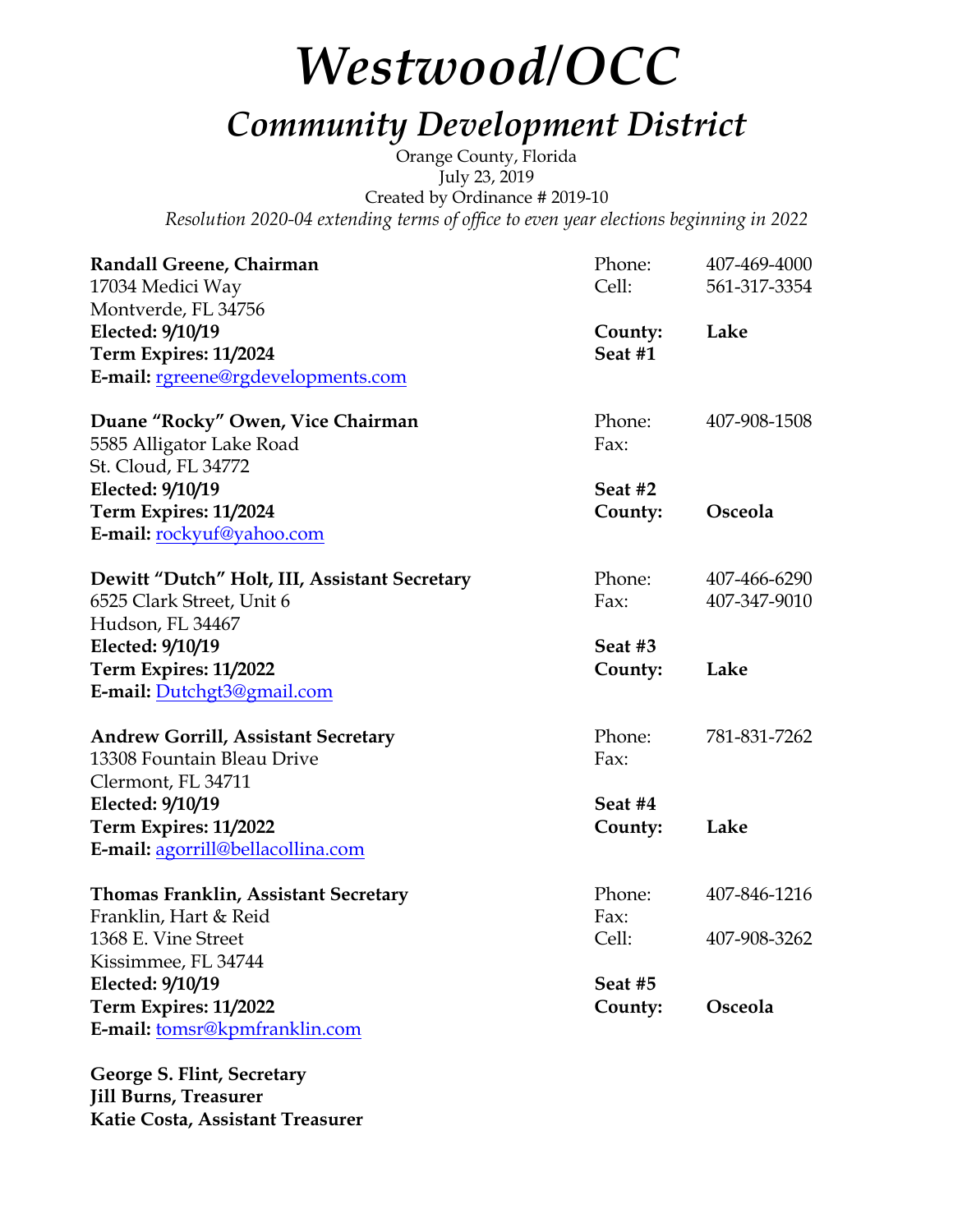#### **Westwood/OCC CDD District Directory**

#### **District Counsel**

Mike Eckert **Phone:** 850-222-7500 Kutak Rock LLP Fax: 850-224-8551 P.O. Box 10230 Tallahassee, Florida 32302 Suport: **E-mail:** Michael.Eckert@KutakRock.com David Wilbourn

#### **District Engineer** Rey Malave' Phone: 321-354-9656 Dewberry Fax: 407-766-4367 800 North Magnolia Avenue, Suite 1000 E-mail: rmalave@dewberry.com Orlando, FL 32803

#### **Developer**

DCS Real Estate Investments VI, LLC Phone: 561-805-6516 Paul Simonson Fax: 561-805-6517 Randall Greene Palm Beach, FL 33480

### **District Manager** George Flint 219 E. Livingston Street

#### **Underwriter**

Brett Sealy MBS Capital Markets, LLC 152 Lincoln Avenue Winter Park, FL 32789

#### **Underwriter's Counsel** Phone: TBD Support:

#### **Bond Counsel Phone:** 407-426-7001

Ken Artin Bryant Miller Olive, P.A. 255 S. Orange Avenue, Suite 1350 E-mail: kartin@bmolaw.com Orlando, FL 32801

### **Trustee** Phone:

TBD

#### *5/13/2022* 2

David.Wilbourn@KutakRock.com Kim Hancock Kim.Hancock@KutakRock.com

#### 1300 South Ocean Blvd. Email: psimonson@scharholdings.com

| District Manager | Phone: | 407-841-5524 |
|------------------|--------|--------------|
| GMS-CF           | Fax:   | 407-839-1526 |

#### Orlando, FL 32801 E-mail: gflint@gmscfl.com

| Phone: | 321-214-8338 |
|--------|--------------|
| Fax:   | 407-622-0135 |